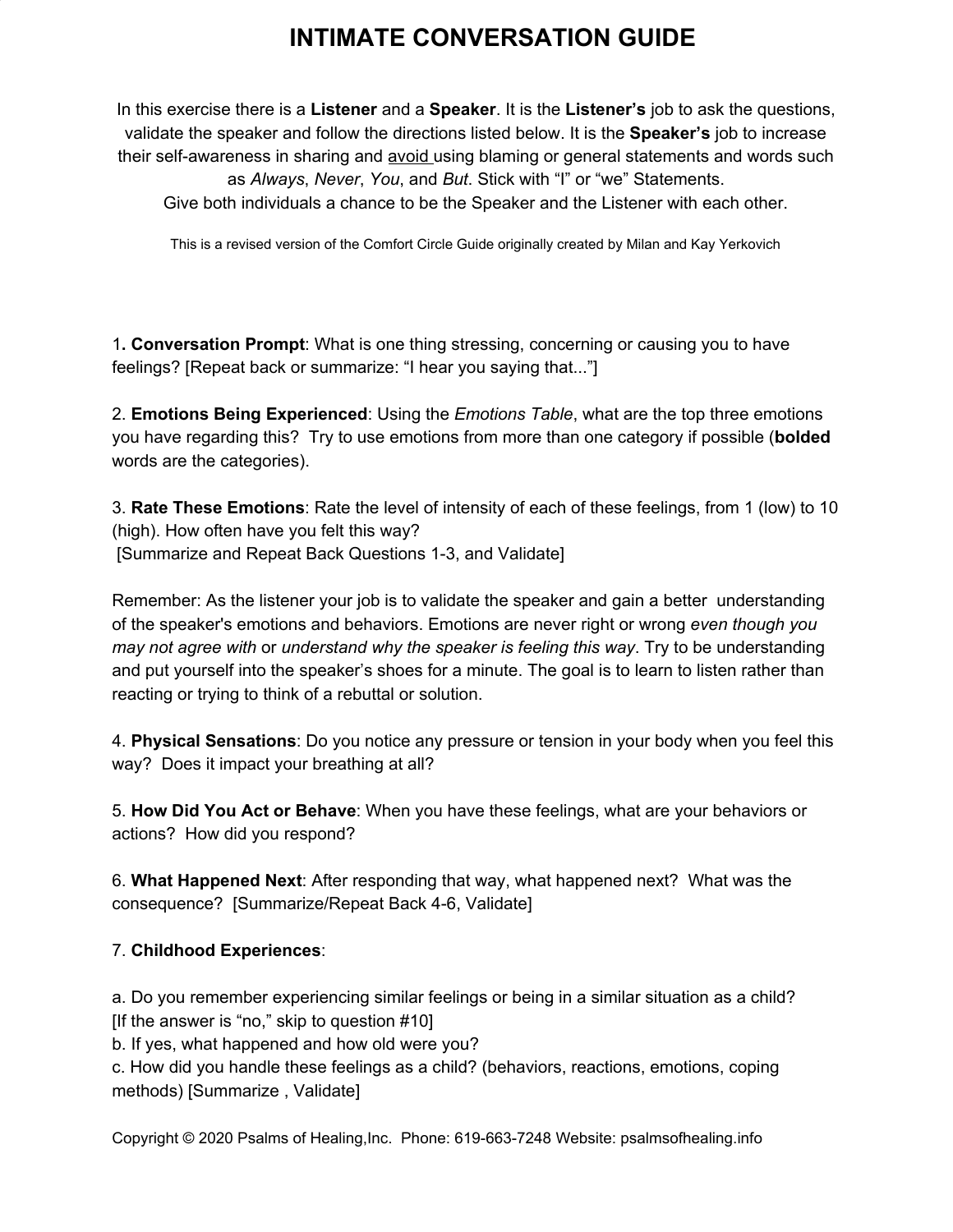8. **Childhood Experiences and Now**: How similar are the experiences, behaviors, reactions and emotions you had as a child to what you are experiencing now?

9. **Beliefs**: Did these childhood experiences cause you to form any beliefs about yourself, others, or God? [Summarize , Validate Feelings]

10. **What Do You Need**: When you are feeling this way what can I do to help?

EXAMPLES OF NEEDS: an apology, changed behavior, being heard, taking ownership, reassurance, negotiation, comfort, problem solving, agreeing to disagree.

11.**Response**: Summarize and repeat back the request along with what you are able and willing to do. Be honest! *Don't make promises you cannot keep*.

"I hear you saying that you feel \_\_\_ and you need \_\_\_, and here's what I can do..."